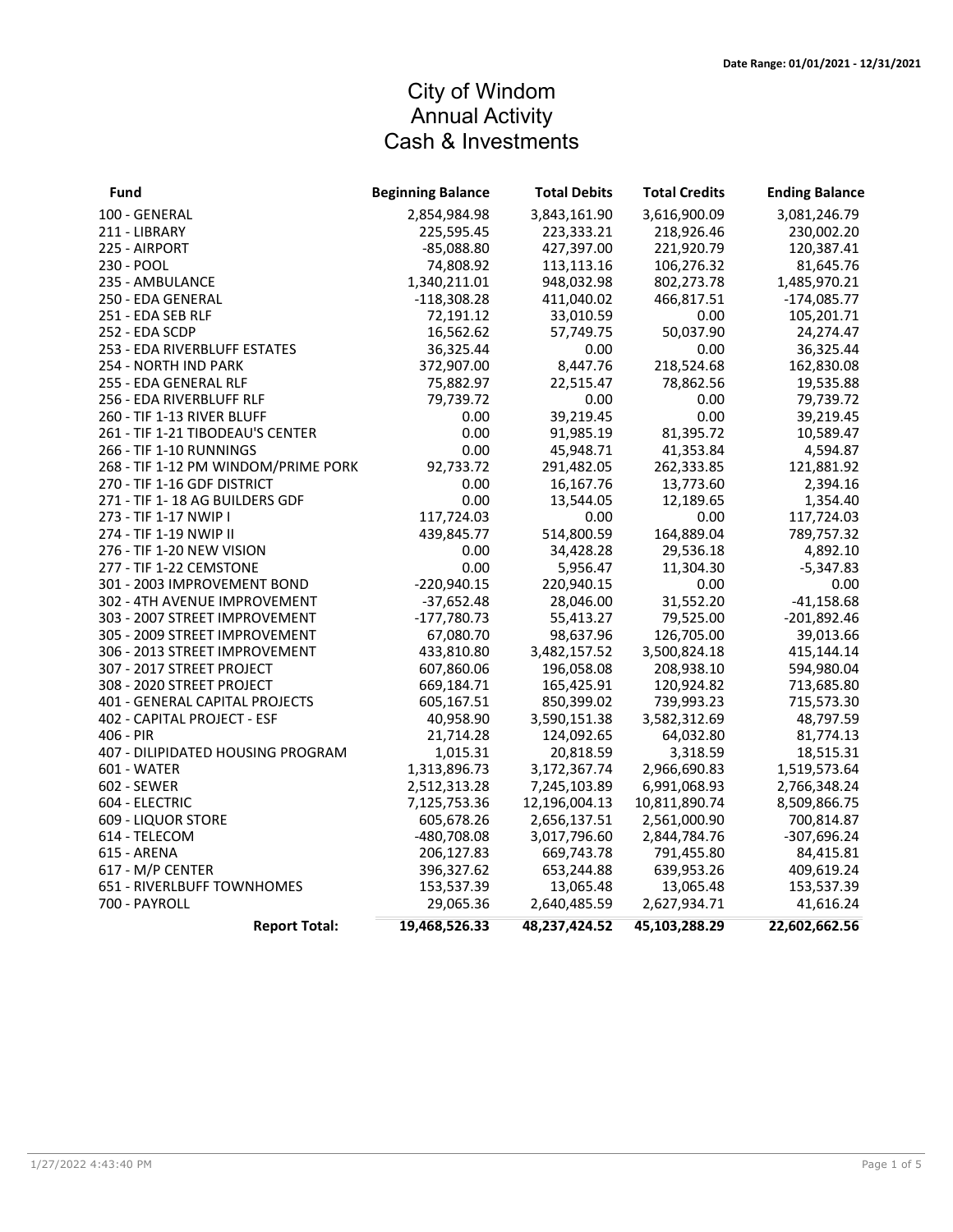# Cash & Investments (New)

### Windom, MN Account Summary

Date Range: 01/01/2021 - 12/31/2021

WINDOM Period Period Beginning Balance Total Debits Total Credits Net Change Ending Balance Total Debits Account Name Fund: 100 - GENERAL 100-10100 Cash 1,282,232.79 1,451,312.60 3,785,393.34 3,616,313.53 169,079.81 100-10200 Petty Cash 800.00 800.00 75.00 75.00 0.00 100-10400 **Investments - Current 1,571,952.19** 57,693.56 511.56 57,182.00 1,629,134.19 Fund 100 Total: 2,854,984.98 3,843,161.90 3,616,900.09 226,261.81 3,081,246.79 Fund: 211 - LIBRARY 211-10100 Cash 199,109.54 203,270.41 223,087.33 218,926.46 4,160.87 211-10200 **Petty Cash 6.00** Petty Cash 5.00 5.00 0.00 0.00 0.00 0.00 0.00 5.00 211-10400 **Investments - Current** 26,480.91 245.88 0.00 245.88 26,726.79 Fund 211 Total: 225,595.45 223,333.21 218,926.46 4,406.75 230,002.20 Fund: 225 - AIRPORT  $\frac{225 \cdot 10100}{225 \cdot 10100}$  Cash Cash Cash Cash Cash  $-85,088.80$   $-427,397.00$   $221,920.79$   $205,476.21$   $120,387.41$ Fund 225 Total: -85,088.80 120,387.41 427,397.00 205,476.21 221,920.79 Fund: 230 - POOL 230-10100 Cash Cash Cash 230-10100 Cash Cash Cash 230-10100 Cash Cash 24,808.92 113,113.16 106,276.32 6,836.84 Fund 230 Total: 74,808.92 81,645.76 113,113.16 6,836.84 106,276.32 Fund: 235 - AMBULANCE ergisted by the Cash Cash Cash 826,625.66 948,032.98 802,273.78 145,759.20 972,384.86 235-10400 **Investments - Current** 1 100 513,585.35 0.00 0.00 0.00 0.00 513,585.35 Fund 235 Total: 1,340,211.01 948,032.98 802,273.78 145,759.20 1,485,970.21 Fund: 250 - EDA GENERAL 250-10100 Cash Cash Cash -118,308.28 411,040.02 466,817.51 -55,777.49 -174,085.77 250-10400 Investments - Current 0.00 0.00 0.00 0.00 0.00 Fund 250 Total: <sup>-118,308.28</sup> 411,040.02 466,817.51 -55,777.49 -174,085.77 Fund: 251 - EDA SEB RLF 251-10100 Cash 52,104.56 84,928.64 32,824.08 0.00 32,824.08 251-10400 **Investments - Current 20,086.56** 20,086.56 186.51 0.00 186.51 20,273.07 Fund 251 Total: **72,191.12** 33,010.59 0.00 33,010.59 105,201.71 Fund: 252 - EDA SCDP 252-10100 Cash 16,562.62 24,274.47 57,749.75 50,037.90 7,711.85 Fund 252 Total: **16,562.62** 57,749.75 50,037.90 7,711.85 24,274.47 Fund: 253 - EDA RIVERBLUFF ESTATES 253-10100 Cash 36,325.44 36,325.44 0.00 0.00 0.00 Fund 253 Total: 36,325.44 0.00 0.00 0.00 0.00 36,325.44 Fund: 254 - NORTH IND PARK 254-10100 Cash 372,907.00 162,830.08 8,447.76 218,524.68 -210,076.92 254-10400 Investments - Current 0.00 0.00 0.00 0.00 0.00 Fund 254 Total: 372,907.00 8,447.76 218,524.68 -210,076.92 162,830.08 Fund: 255 - EDA GENERAL RLF 255-10100 Cash 75,882.97 19,535.88 22,515.47 78,862.56 -56,347.09 255-10400 Investments - Current 0.00 0.00 0.00 0.00 0.00 Fund 255 Total: 75,882.97 19,535.88 22,515.47 -56,347.09 78,862.56 Fund: 256 - EDA RIVERBLUFF RLF 256-10100 Cash 79,739.72 79,739.72 0.00 0.00 0.00 256-10400 Investments - Current 0.00 0.00 0.00 0.00 0.00 Fund 256 Total: 79,739.72 79,739.72 0.00 0.00 0.00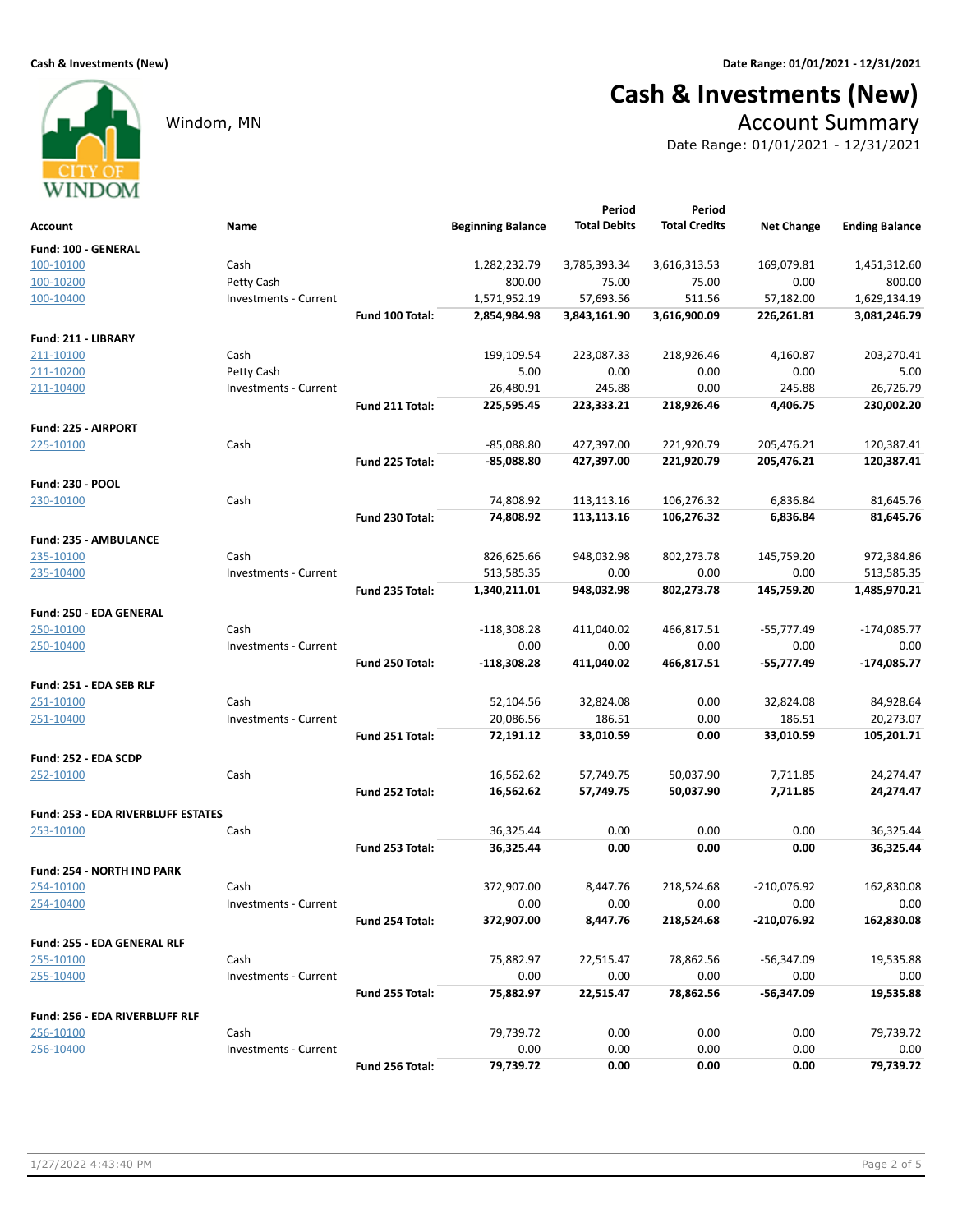### Cash & Investments (New) Date Range: 01/01/2021 - 12/31/2021

|                                                  |                       |                 |                          | Period              | Period               |                   |                       |
|--------------------------------------------------|-----------------------|-----------------|--------------------------|---------------------|----------------------|-------------------|-----------------------|
| Account                                          | Name                  |                 | <b>Beginning Balance</b> | <b>Total Debits</b> | <b>Total Credits</b> | <b>Net Change</b> | <b>Ending Balance</b> |
|                                                  |                       |                 |                          |                     |                      |                   |                       |
| Fund: 260 - TIF 1-13 RIVER BLUFF<br>260-10100    | Cash                  |                 | 0.00                     | 39,219.45           | 0.00                 | 39,219.45         | 39,219.45             |
|                                                  |                       | Fund 260 Total: | 0.00                     | 39,219.45           | 0.00                 | 39,219.45         | 39,219.45             |
|                                                  |                       |                 |                          |                     |                      |                   |                       |
| Fund: 261 - TIF 1-21 TIBODEAU'S CENTER           |                       |                 |                          |                     |                      |                   |                       |
| 261-10100                                        | Cash                  |                 | 0.00                     | 91,985.19           | 81,395.72            | 10,589.47         | 10,589.47             |
|                                                  |                       | Fund 261 Total: | 0.00                     | 91,985.19           | 81,395.72            | 10,589.47         | 10,589.47             |
| Fund: 266 - TIF 1-10 RUNNINGS                    |                       |                 |                          |                     |                      |                   |                       |
| 266-10100                                        | Cash                  |                 | 0.00                     | 45,948.71           | 41,353.84            | 4,594.87          | 4,594.87              |
|                                                  |                       | Fund 266 Total: | 0.00                     | 45,948.71           | 41,353.84            | 4,594.87          | 4,594.87              |
| Fund: 268 - TIF 1-12 PM WINDOM/PRIME PORK        |                       |                 |                          |                     |                      |                   |                       |
| 268-10100                                        | Cash                  |                 | 92,733.72                | 291,482.05          | 262,333.85           | 29,148.20         | 121,881.92            |
|                                                  |                       | Fund 268 Total: | 92,733.72                | 291,482.05          | 262,333.85           | 29,148.20         | 121,881.92            |
|                                                  |                       |                 |                          |                     |                      |                   |                       |
| Fund: 270 - TIF 1-16 GDF DISTRICT                |                       |                 |                          |                     |                      |                   |                       |
| 270-10100                                        | Cash                  |                 | 0.00                     | 16,167.76           | 13,773.60            | 2,394.16          | 2,394.16              |
| 270-10400                                        | Investments - Current |                 | 0.00                     | 0.00                | 0.00                 | 0.00              | 0.00                  |
|                                                  |                       | Fund 270 Total: | 0.00                     | 16,167.76           | 13,773.60            | 2,394.16          | 2,394.16              |
| Fund: 271 - TIF 1-18 AG BUILDERS GDF             |                       |                 |                          |                     |                      |                   |                       |
| 271-10100                                        | Cash                  |                 | 0.00                     | 13,544.05           | 12,189.65            | 1,354.40          | 1,354.40              |
|                                                  |                       | Fund 271 Total: | 0.00                     | 13.544.05           | 12,189.65            | 1,354.40          | 1,354.40              |
| Fund: 273 - TIF 1-17 NWIP I                      |                       |                 |                          |                     |                      |                   |                       |
| 273-10100                                        | Cash                  |                 | 117,724.03               | 0.00                | 0.00                 | 0.00              | 117,724.03            |
|                                                  |                       | Fund 273 Total: | 117,724.03               | 0.00                | 0.00                 | 0.00              | 117,724.03            |
|                                                  |                       |                 |                          |                     |                      |                   |                       |
| Fund: 274 - TIF 1-19 NWIP II                     | Cash                  |                 | 439,845.77               | 514,800.59          | 164,889.04           | 349,911.55        | 789,757.32            |
| 274-10100<br>274-10400                           | Investments - Current |                 | 0.00                     | 0.00                | 0.00                 | 0.00              | 0.00                  |
|                                                  |                       | Fund 274 Total: | 439,845.77               | 514,800.59          | 164,889.04           | 349,911.55        | 789,757.32            |
|                                                  |                       |                 |                          |                     |                      |                   |                       |
| Fund: 276 - TIF 1-20 NEW VISION                  |                       |                 |                          |                     |                      |                   |                       |
| 276-10100                                        | Cash                  |                 | 0.00                     | 34,428.28           | 29,536.18            | 4,892.10          | 4,892.10              |
|                                                  |                       | Fund 276 Total: | 0.00                     | 34,428.28           | 29,536.18            | 4,892.10          | 4,892.10              |
| Fund: 277 - TIF 1-22 CEMSTONE                    |                       |                 |                          |                     |                      |                   |                       |
| 277-10100                                        | Cash                  |                 | 0.00                     | 5,956.47            | 11,304.30            | $-5,347.83$       | $-5,347.83$           |
|                                                  |                       | Fund 277 Total: | 0.00                     | 5,956.47            | 11,304.30            | $-5,347.83$       | $-5,347.83$           |
| Fund: 301 - 2003 IMPROVEMENT BOND                |                       |                 |                          |                     |                      |                   |                       |
| 301-10100                                        | Cash                  |                 | -220,940.15              | 220,940.15          | 0.00                 | 220,940.15        | 0.00                  |
| 301-10400                                        | Investments - Current |                 | 0.00                     | 0.00                | 0.00                 | 0.00              | 0.00                  |
|                                                  |                       | Fund 301 Total: | $-220,940.15$            | 220,940.15          | 0.00                 | 220,940.15        | 0.00                  |
|                                                  |                       |                 |                          |                     |                      |                   |                       |
| Fund: 302 - 4TH AVENUE IMPROVEMENT               |                       |                 |                          |                     |                      |                   |                       |
| 302-10100                                        | Cash                  |                 | $-37,652.48$             | 28,046.00           | 31,552.20            | $-3,506.20$       | $-41,158.68$          |
| 302-10400                                        | Investments - Current |                 | 0.00                     | 0.00                | 0.00                 | 0.00              | 0.00                  |
|                                                  |                       | Fund 302 Total: | $-37,652.48$             | 28,046.00           | 31,552.20            | $-3,506.20$       | $-41,158.68$          |
| Fund: 303 - 2007 STREET IMPROVEMENT              |                       |                 |                          |                     |                      |                   |                       |
| 303-10100                                        | Cash                  |                 | -177,780.73              | 55,413.27           | 79,525.00            | $-24,111.73$      | -201,892.46           |
| 303-10400                                        | Investments - Current |                 | 0.00                     | 0.00                | 0.00                 | 0.00              | 0.00                  |
|                                                  |                       | Fund 303 Total: | $-177,780.73$            | 55,413.27           | 79,525.00            | $-24,111.73$      | -201,892.46           |
| Fund: 305 - 2009 STREET IMPROVEMENT              |                       |                 |                          |                     |                      |                   |                       |
| 305-10100                                        | Cash                  |                 | 67,080.70                | 98,637.96           | 126,705.00           | $-28,067.04$      | 39,013.66             |
| 305-10400                                        | Investments - Current |                 | 0.00                     | 0.00                | 0.00                 | 0.00              | 0.00                  |
|                                                  |                       | Fund 305 Total: | 67,080.70                | 98,637.96           | 126,705.00           | -28,067.04        | 39,013.66             |
|                                                  |                       |                 |                          |                     |                      |                   |                       |
| Fund: 306 - 2013 STREET IMPROVEMENT<br>306-10100 | Cash                  |                 | 433,810.80               | 1,827,106.82        | 1,845,797.86         | $-18,691.04$      | 415,119.76            |
| 306-10400                                        | Investments - Current |                 | 0.00                     | 1,655,050.70        | 1,655,026.32         | 24.38             | 24.38                 |
|                                                  |                       | Fund 306 Total: | 433,810.80               | 3,482,157.52        | 3,500,824.18         | $-18,666.66$      | 415,144.14            |
|                                                  |                       |                 |                          |                     |                      |                   |                       |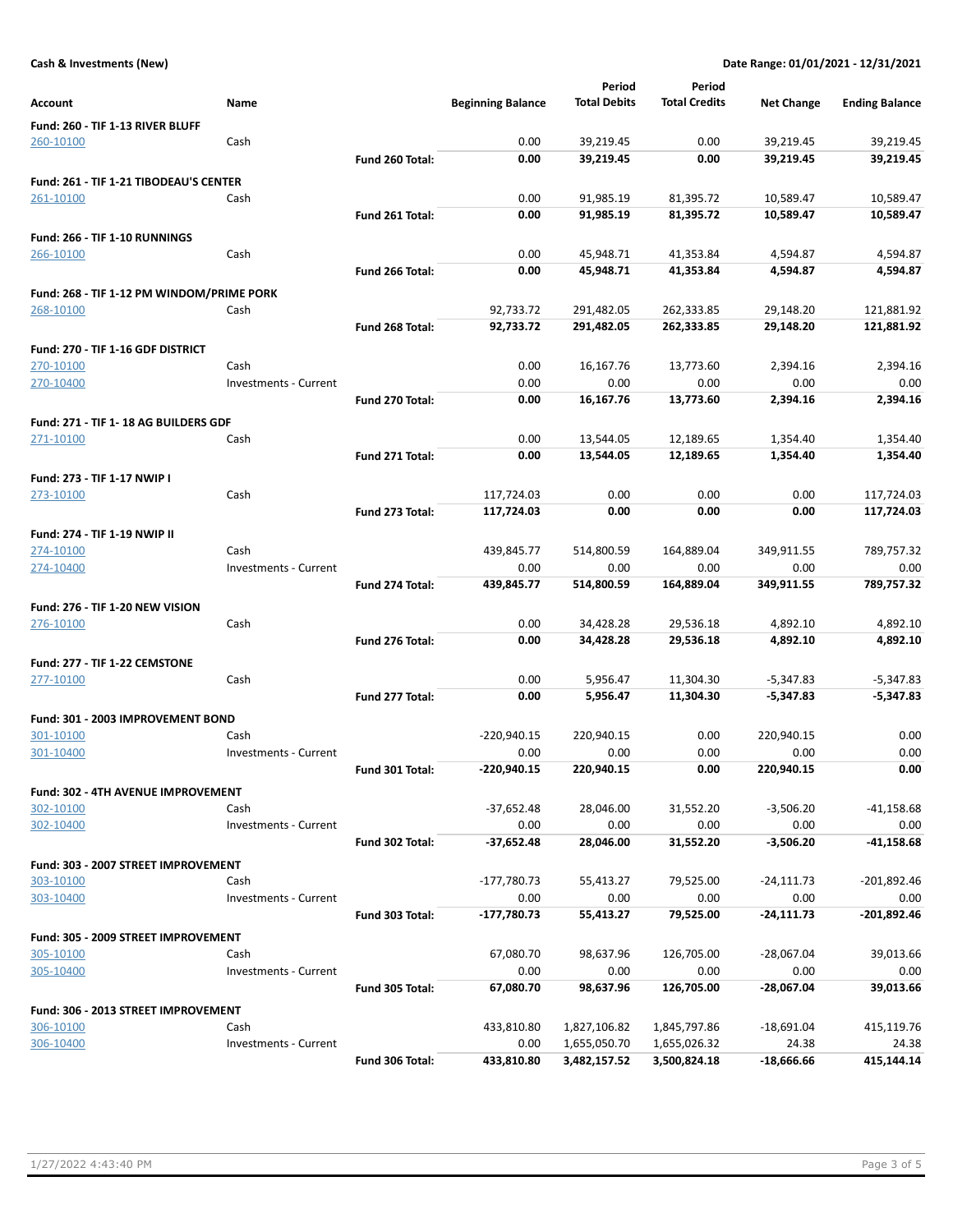### Cash & Investments (New) Date Range: 01/01/2021 - 12/31/2021

|                                         |                              |                 |                          | Period                 | Period               |                        |                          |
|-----------------------------------------|------------------------------|-----------------|--------------------------|------------------------|----------------------|------------------------|--------------------------|
| Account                                 | Name                         |                 | <b>Beginning Balance</b> | <b>Total Debits</b>    | <b>Total Credits</b> | <b>Net Change</b>      | <b>Ending Balance</b>    |
| Fund: 307 - 2017 STREET PROJECT         |                              |                 |                          |                        |                      |                        |                          |
| 307-10100                               | Cash                         |                 | 292,544.00               | 195,943.51             | 208,938.10           | $-12,994.59$           | 279,549.41               |
| 307-10400                               | Investments - Current        |                 | 315,316.06               | 114.57                 | 0.00                 | 114.57                 | 315,430.63               |
|                                         |                              | Fund 307 Total: | 607,860.06               | 196,058.08             | 208,938.10           | $-12,880.02$           | 594,980.04               |
|                                         |                              |                 |                          |                        |                      |                        |                          |
| Fund: 308 - 2020 STREET PROJECT         |                              |                 |                          |                        |                      |                        |                          |
| 308-10100                               | Cash                         |                 | 669,170.63               | 165,425.91             | 120,924.82           | 44,501.09              | 713,671.72               |
| 308-10400                               | Investments                  |                 | 14.08                    | 0.00                   | 0.00<br>120,924.82   | 0.00                   | 14.08                    |
|                                         |                              | Fund 308 Total: | 669,184.71               | 165,425.91             |                      | 44,501.09              | 713,685.80               |
| Fund: 401 - GENERAL CAPITAL PROJECTS    |                              |                 |                          |                        |                      |                        |                          |
| 401-10100                               | Cash                         |                 | 548,852.84               | 585,270.98             | 739,993.23           | $-154,722.25$          | 394,130.59               |
| 401-10400                               | <b>Investments - Current</b> |                 | 56,314.67                | 265,128.04             | 0.00                 | 265,128.04             | 321,442.71               |
|                                         |                              | Fund 401 Total: | 605,167.51               | 850,399.02             | 739,993.23           | 110,405.79             | 715,573.30               |
| Fund: 402 - CAPITAL PROJECT - ESF       |                              |                 |                          |                        |                      |                        |                          |
| 402-10100                               | Cash                         |                 | 40,958.90                | 1,873,124.08           | 1,865,285.39         | 7,838.69               | 48,797.59                |
| 402-10400                               | Investments - Current        |                 | 0.00                     | 1,717,027.30           | 1,717,027.30         | 0.00                   | 0.00                     |
|                                         |                              | Fund 402 Total: | 40,958.90                | 3,590,151.38           | 3,582,312.69         | 7,838.69               | 48,797.59                |
| <b>Fund: 406 - PIR</b>                  |                              |                 |                          |                        |                      |                        |                          |
| 406-10100                               | Cash                         |                 | 21,714.28                | 124,092.65             | 64,032.80            | 60,059.85              | 81,774.13                |
| 406-10400                               | Investments - Current        |                 | 0.00                     | 0.00                   | 0.00                 | 0.00                   | 0.00                     |
|                                         |                              | Fund 406 Total: | 21,714.28                | 124,092.65             | 64,032.80            | 60,059.85              | 81,774.13                |
|                                         |                              |                 |                          |                        |                      |                        |                          |
| Fund: 407 - DILIPIDATED HOUSING PROGRAM |                              |                 |                          |                        |                      |                        |                          |
| 407-10100                               | Cash                         | Fund 407 Total: | 1,015.31<br>1,015.31     | 20,818.59<br>20,818.59 | 3,318.59<br>3,318.59 | 17,500.00<br>17,500.00 | 18,515.31<br>18,515.31   |
|                                         |                              |                 |                          |                        |                      |                        |                          |
| Fund: 601 - WATER                       |                              |                 |                          |                        |                      |                        |                          |
| 601-10100                               | Cash                         |                 | 1,213,896.72             | 2,250,647.93           | 2,044,971.02         | 205,676.91             | 1,419,573.63             |
| 601-10400                               | Investments - Current        |                 | 100,000.01               | 921,719.81             | 921,719.81           | 0.00                   | 100,000.01               |
|                                         |                              | Fund 601 Total: | 1,313,896.73             | 3,172,367.74           | 2,966,690.83         | 205,676.91             | 1,519,573.64             |
| Fund: 602 - SEWER                       |                              |                 |                          |                        |                      |                        |                          |
| 602-10100                               | Cash                         |                 | 660,399.62               | 5,019,074.56           | 4,766,068.93         | 253,005.63             | 913,405.25               |
| 602-10400                               | Investments - Current        |                 | 1,851,913.66             | 2,226,029.33           | 2,225,000.00         | 1,029.33               | 1,852,942.99             |
|                                         |                              | Fund 602 Total: | 2,512,313.28             | 7,245,103.89           | 6,991,068.93         | 254,034.96             | 2,766,348.24             |
| Fund: 604 - ELECTRIC                    |                              |                 |                          |                        |                      |                        |                          |
| 604-10100                               | Cash                         |                 | 3,128,087.59             | 10,328,154.14          | 8,192,082.21         | 2,136,071.93           | 5,264,159.52             |
| 604-10200                               | Petty Cash                   |                 | 0.00                     | 0.00                   | 0.00                 | 0.00                   | 0.00                     |
| 604-10400                               | Investments - Current        |                 | 3,997,665.77             | 1,867,849.99           | 2,619,808.53         | $-751,958.54$          | 3,245,707.23             |
|                                         |                              | Fund 604 Total: | 7,125,753.36             | 12,196,004.13          | 10,811,890.74        | 1,384,113.39           | 8,509,866.75             |
|                                         |                              |                 |                          |                        |                      |                        |                          |
| Fund: 609 - LIQUOR STORE                |                              |                 |                          |                        |                      |                        |                          |
| 609-10100                               | Cash                         |                 | 355,441.27               | 2,656,137.51           | 2,561,000.90         | 95,136.61              | 450,577.88               |
| 609-10200                               | Petty Cash                   |                 | 1,200.00                 | 0.00                   | 0.00                 | 0.00                   | 1,200.00                 |
| 609-10400                               | Investments - Current        |                 | 249,036.99               | 0.00<br>2,656,137.51   | 0.00<br>2,561,000.90 | 0.00<br>95,136.61      | 249,036.99<br>700,814.87 |
|                                         |                              | Fund 609 Total: | 605,678.26               |                        |                      |                        |                          |
| Fund: 614 - TELECOM                     |                              |                 |                          |                        |                      |                        |                          |
| 614-10100                               | Cash                         |                 | $-1,212,748.08$          | 3,017,605.72           | 2,844,779.18         | 172,826.54             | -1,039,921.54            |
| 614-10400                               | Investments - Current        |                 | 732,040.00               | 190.88                 | 5.58                 | 185.30                 | 732,225.30               |
|                                         |                              | Fund 614 Total: | -480,708.08              | 3,017,796.60           | 2,844,784.76         | 173,011.84             | $-307,696.24$            |
| Fund: 615 - ARENA                       |                              |                 |                          |                        |                      |                        |                          |
| 615-10100                               | Cash                         |                 | $-117,912.77$            | 639,972.89             | 791,455.80           | -151,482.91            | $-269,395.68$            |
| 615-10200                               | Petty Cash                   |                 | 120.00                   | 0.00                   | 0.00                 | 0.00                   | 120.00                   |
| 615-10400                               | Investments - Current        |                 | 323,920.60               | 29,770.89              | 0.00                 | 29,770.89              | 353,691.49               |
|                                         |                              | Fund 615 Total: | 206,127.83               | 669,743.78             | 791,455.80           | $-121,712.02$          | 84,415.81                |
| Fund: 617 - M/P CENTER                  |                              |                 |                          |                        |                      |                        |                          |
| 617-10100                               | Cash                         |                 | 288,633.01               | 570,814.73             | 508,701.09           | 62,113.64              | 350,746.65               |
| 617-10200                               | Petty Cash                   |                 | 0.00                     | 49,500.00              | 48,000.00            | 1,500.00               | 1,500.00                 |
| 617-10400                               | Investments - Current        |                 | 107,694.61               | 32,930.15              | 83,252.17            | -50,322.02             | 57,372.59                |
|                                         |                              | Fund 617 Total: | 396,327.62               | 653,244.88             | 639,953.26           | 13,291.62              | 409,619.24               |
|                                         |                              |                 |                          |                        |                      |                        |                          |